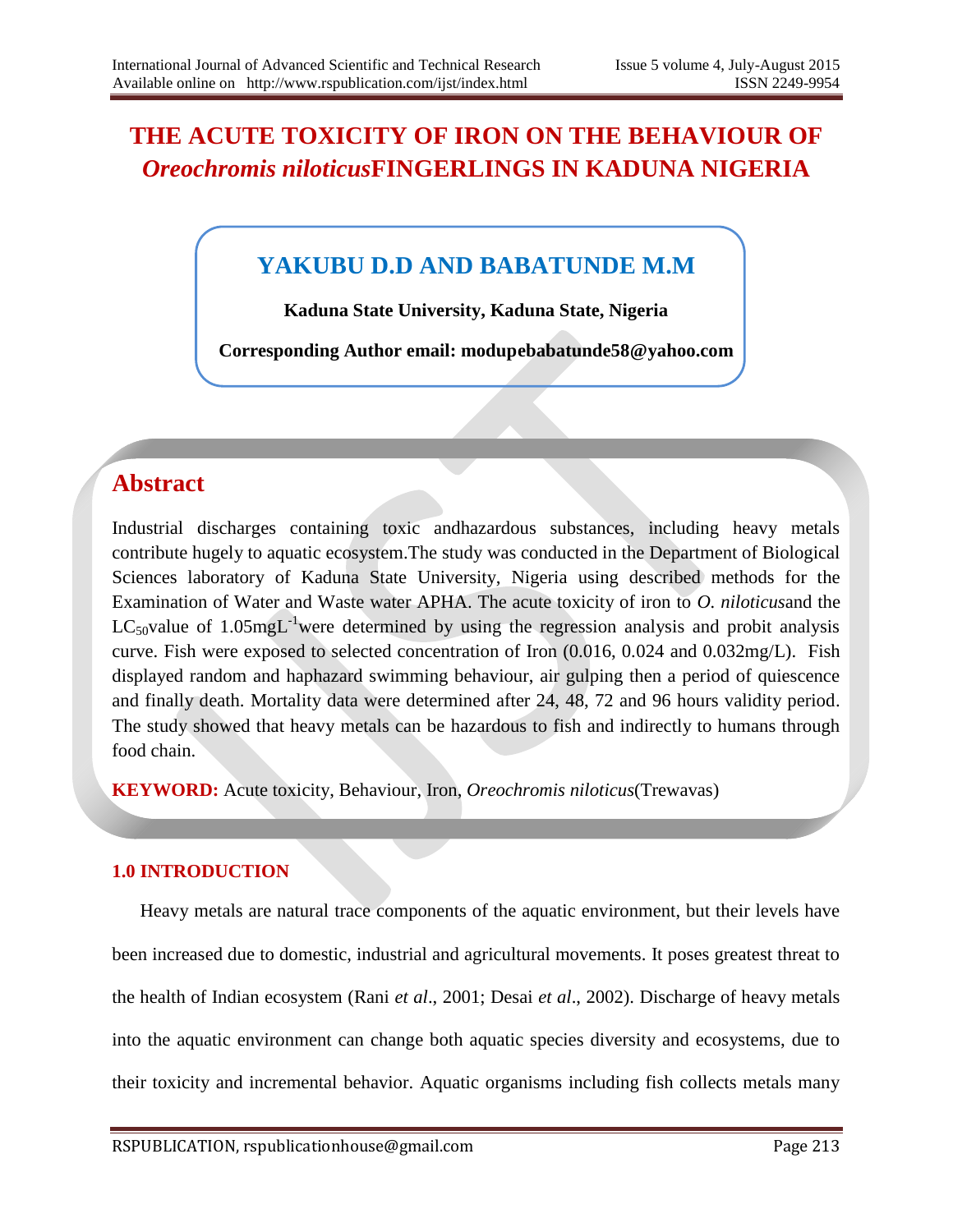times higher than present in water thus causing an adverse effect on the fish metabolism (Madhusudan*et al*., 2003),. Studies proved that, fish subjected to metal toxicity shows that biochemical and histopathological alterations in different target tissues like gills, liver and kidney. Histopathological lesions and increase in size of gills were reported in fishes exposed to heavy metals (Devlin, 2006; Gupta and Ashwini, 2006). Necrosis and rupture of gills of *Labeorohita* on exposure to Copper was reported by Kalele and Dhande (2006) Bioaccumulation of zinc in kidney of fish *Channapunctatus* (Bloch) have been studied by Gupta and Srivastava, (2006). Impact of cadmium on the biochemical constituents of *Oreochromis mossambicus* was studied by Hameed*et al*, (2006).

Iron is the fourth most abundant element by weight in the earth's crust, and is often a major constituent of soils (especially clays). It has an atomic number of 26 and atomic weight of 55.85 and exists primarily (91.7%) as <sup>56</sup>Fe but has one radioactive isotope(54Fe, 5.8% of total mass) and two stable isotopes  ${}^{57}Fe$  (2.2%) and  ${}^{58}Fe$  (0.3%) Moore, (1991) reviews iron as an inorganic contaminant in water and summarize relevant production, chemistry and toxicity.

Iron is an absolute requirement for all forms of life. Importance of iron is especially notable in biogeochemical processes because of its unique ability to serve as both an electron donor and acceptor and thus can play an important role in metabolic processes of many organisms. Iron can also be potentially toxic at high concentrations. Iron's ability to donate and accept electrons means that if iron is free within the cell, it can catalyze the conversion of hydrogen peroxide into free radicals. Free radicals can cause damage to a wide variety of cellular structures, and ultimately kill the cell (Crichton *et al*. 2002). To prevent that kind of damage, life forms have evolved a biochemical protection mechanism by binding the iron atoms to proteins.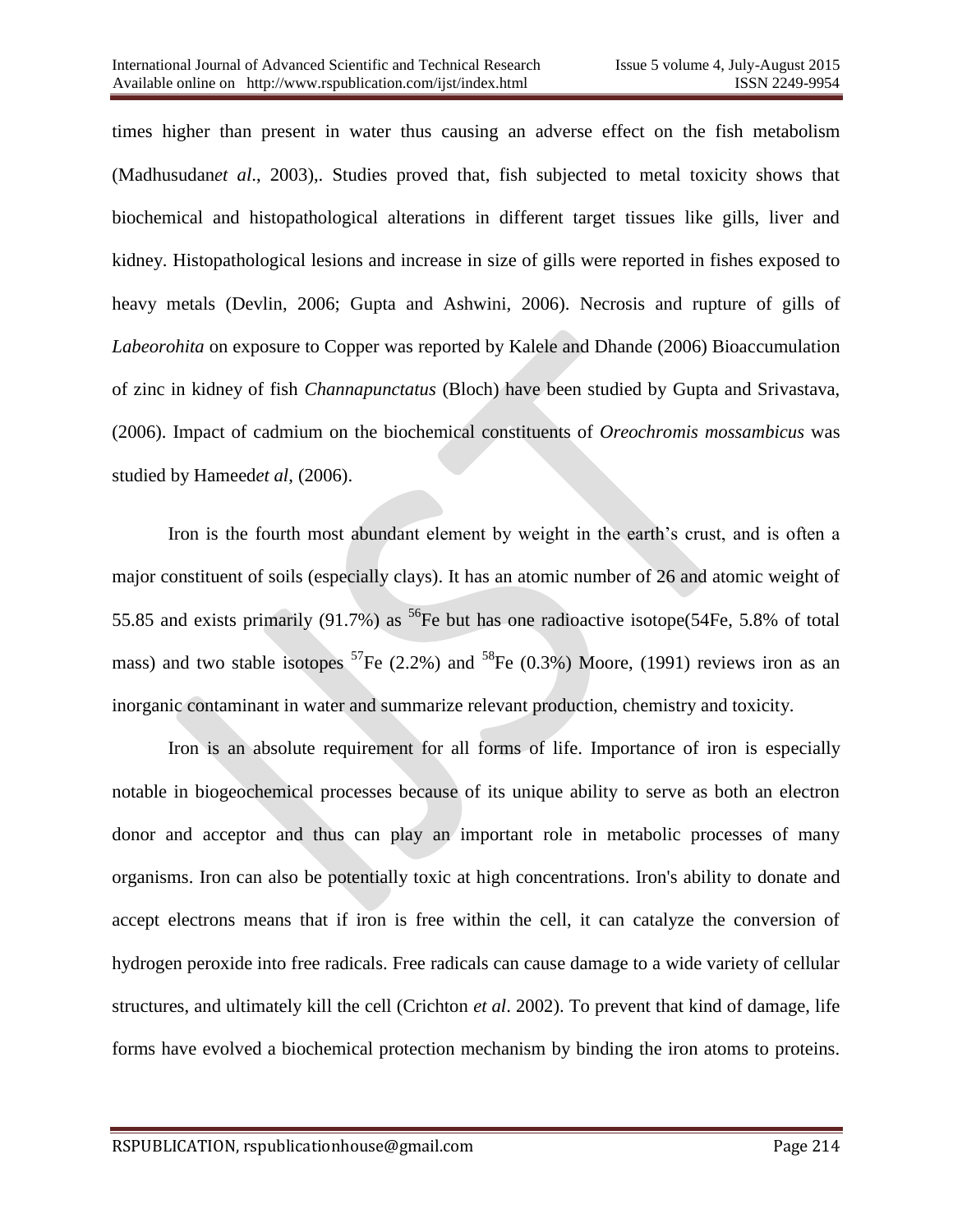This allows the cells to use the benefits of iron, but also limit its ability to do harm (Andrews, 1999).

The problems of environmental pollution and its harmful effect on aquatic biota, including fish is receiving focus during the last few decades (Jagadeesan*et al*., 2001:Zikic and Stajn,2001).Industrial discharges containing toxic andhazardous substances, including heavy metals contribute hugely to aquatic ecosystem (Ghem*et al*.,2001; Woodling*et al*., 2001).

*Oreochromis niloticus* is of economic importance, hardy and nutritious. It is also demanded in Nigeria hence it was used for this study.

## **2.0 MATERIALS AND METHODS**

The method employed in this experiment is based on recommended method for the test of acute toxicity of pollutant to fish described by Standard Method of Examination of Water and Waste Water (APHA, 1985 and APHA, 1998).

## **2.1 Selection of Fish**

It has been suggested byFish Toxicity Testing Framework (2012) that economically local fish should be used in toxicity assay. *Oreochromis niloticus* of the family Cichlidae and genus Tilapia is of high commercial value and are very common in Nigerian fresh waters.

They are of high nutritive value and data of their nutritive value have been well documented by (Eyo*et al.,* 2000).The government of Nigeria is beginning to be more and more interested in fish farming and farmers are being encouraged to set up both small and large scale fish farms the most common fish which can be kept in captivity and grow to table size within a short time is Tilapia. On the basis of availability, commercial and ecological important *Oreochromis niloticus*was chosen for this study.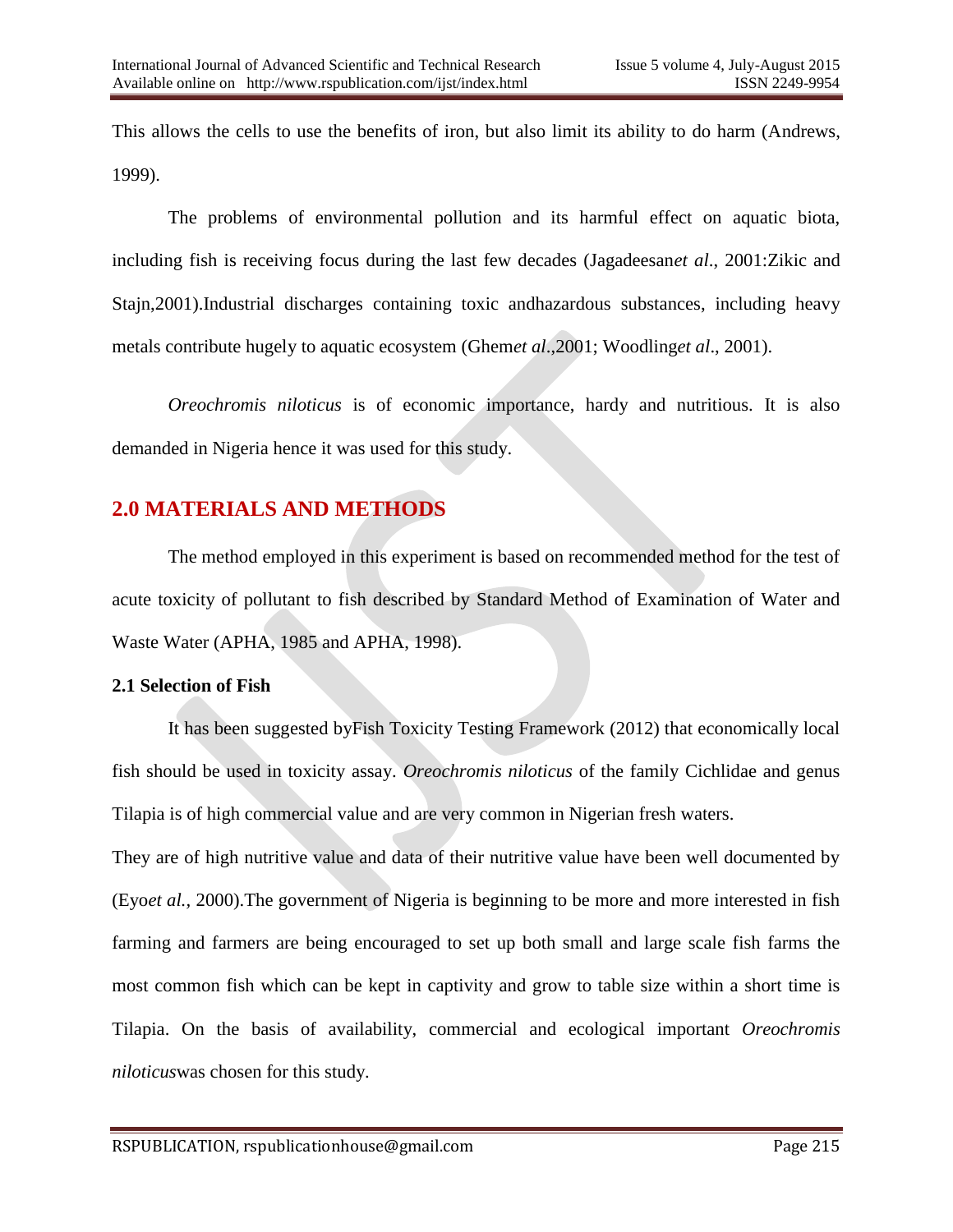### **2.2 Site Determination**

This Experiment was carried out in the zoology laboratory of the Department of Biological Sciences, Faculty of Science,Kaduna State University, Nigeria.

### **2.3 Collection of Fish**

One hundred and fifty fingerlings of *Oreochromisniloticus*werecollected from the local fish market of Gen. Hassan Usman Park, GAMJI Gates Kaduna north, Kaduna, Nigeria and were transported in an aquarium containing 25 liters of water to the Zoology laboratory of the Department of Biological Sciences Kaduna State University, Kaduna. The fish were distributed into 8 aquaria of length and breadth  $(40\times25 \text{ cm})$  and 25 litres capacity

## **2.4 EXPERIMENTAL DESIGN**

Eighty fish of 7.3-9.0g weight and size 5-8cm were acclimatized for one week in 8 aquaria of 25×20 size using underground water (borehole).

#### **2.5 Formulated Diet and Feeding**

The fish were fed with compound diet to satiation twice daily during acclimatization.

Feeding of the fish was stopped 2 days prior to the experiment to avoid change in the toxicity of the water due to excretory products.

## **2.6 Acute Toxicity Assay**

Eighty fish of average weight 7.48 and average size 7.14 were distributed in eight small aquaria, ten fish to each aquarium.

Three aquaria contained the experimental samples, while three aquaria served as replicates with two aquariums serving as control to the experimental sample and the replicates respectively.

The fish samples and replicate were exposed to three iron solution concentrations (0.016, 0.024

and  $0.032 \text{ mg/L}$ ) from the stock solution of FeCl<sub>3.</sub>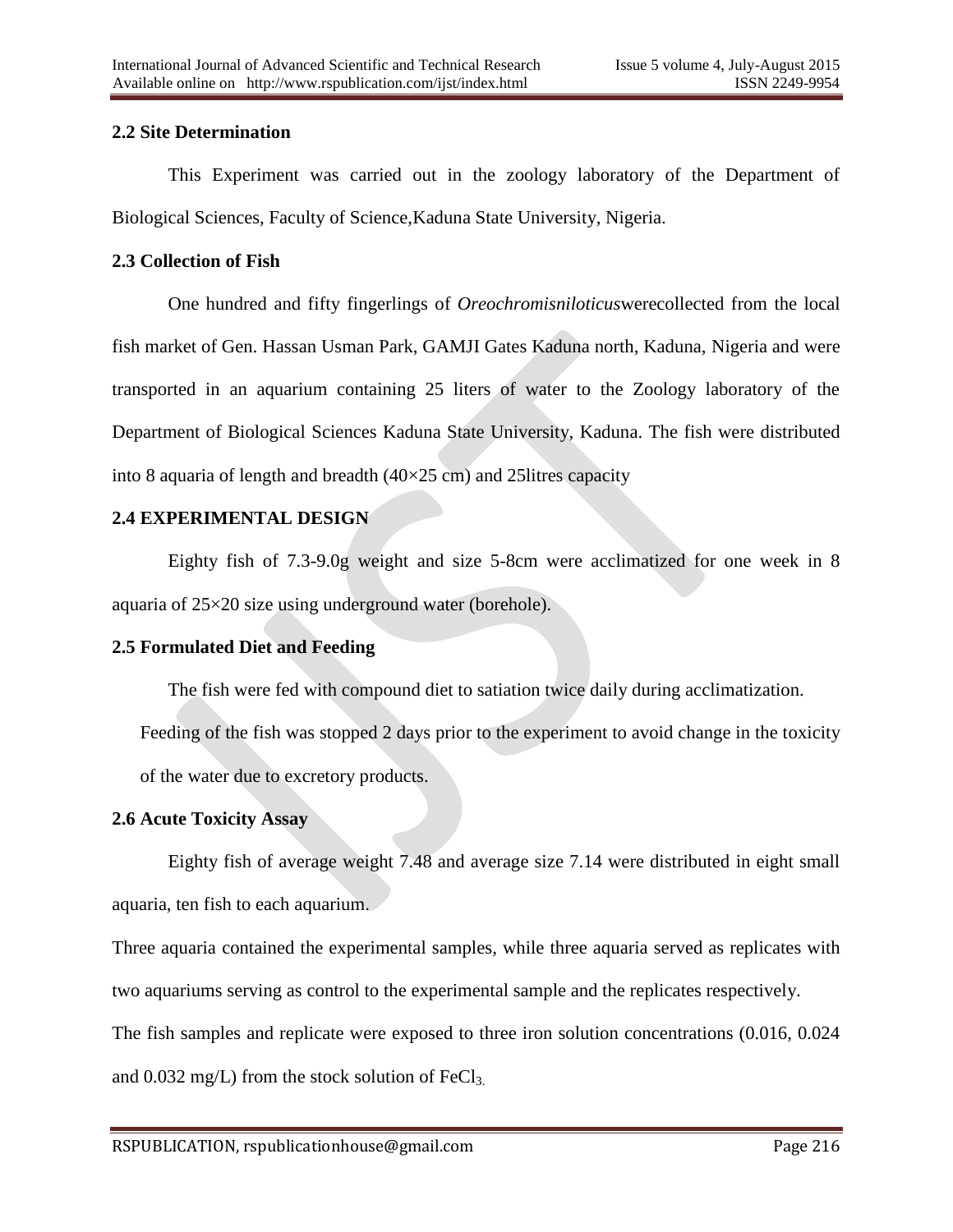## **2.7 Randomization**

The fingerlings were properly distributed into the eight aquaria at random as described byFinney (1964) and liang-ping Hu (2011).

## **2.8 Observation and Treatment of Data**

After the introduction of iron salt, the fish were observed in the first 60 minutes, 24, 48,

72 and 96 hours validity period.

Mortality in each aquaria were carefully observed, recorded and dead fish were removed within the period of the experiment.

## **2.9 Statistical Analysis**

The survival time in each concentration of the iron observed was recorded and the  $LC_{50}$ value were calculated from the regression line drawn according to (Finney, 1964, 1971: Hubert, 1984 and Babatunde 2014). The effects of the exposure were tested with one way ANOVA.

# **3.0 RESULTS**

## **3.1 Water parameters**

| Temperature           | $21.40 - 24$ °c                           |
|-----------------------|-------------------------------------------|
| pH                    | $6.2 - 7.4$                               |
| Dissolve Oxygen       | 5.8-8.4 mg $L^{-1}$                       |
| <b>Water Hardness</b> | 20-28 mgL <sup>-1</sup> caco <sub>3</sub> |
| Alkalinity            | 22-26mg $CaCo3L-1$                        |
| <b>BOD</b>            | $5.34 - 6.01$ mg/ml                       |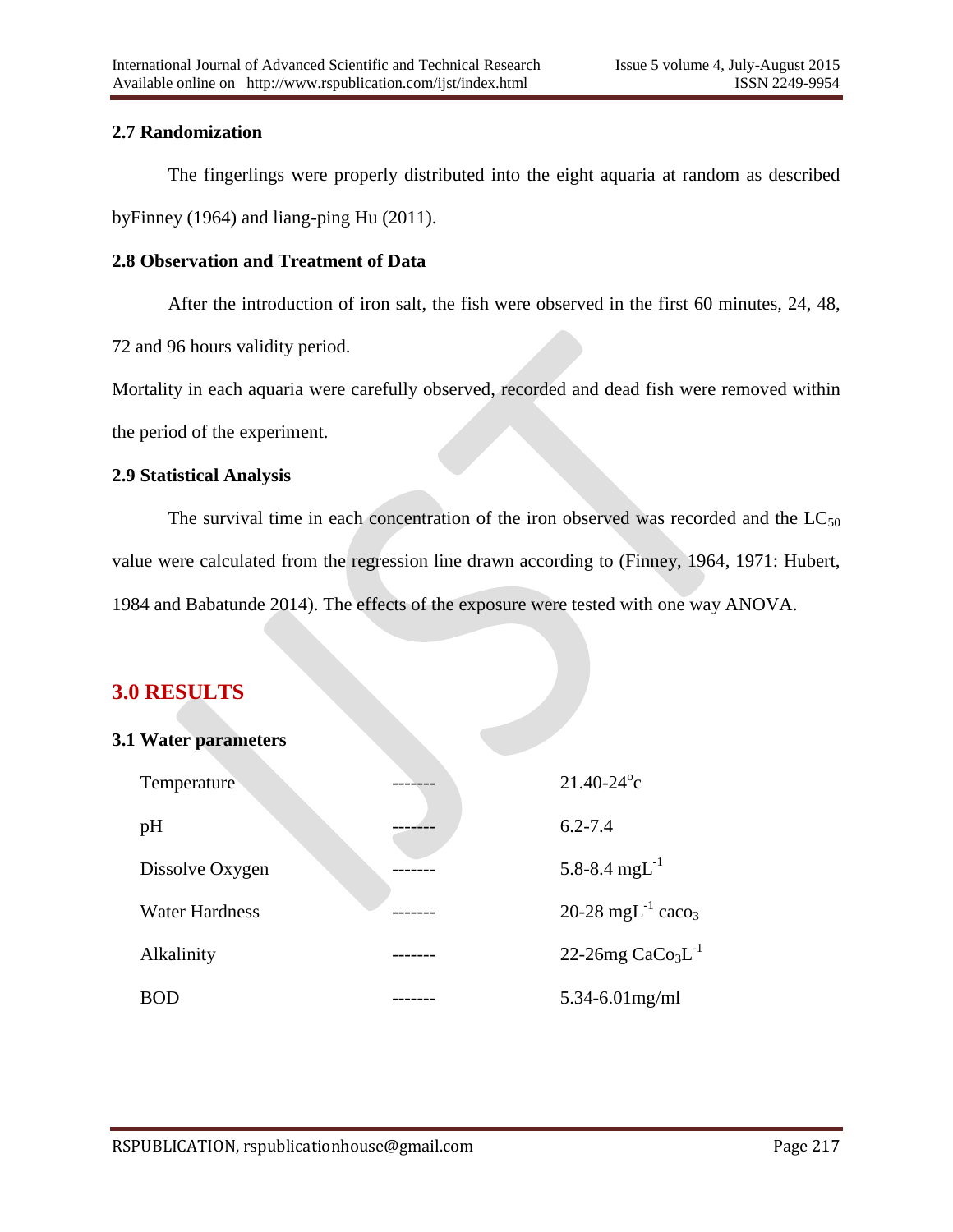### **3.2Behavioral Observations**

Symptoms of toxicities in the behaviour of the fish were clear indications that iron has adverse sub-acute effect on the fish. The fish showed some level of agitation when the toxicants were introduced then there was haphazard swimming behaviour rapid movement of the fin and operculum (figure 4 and 6) before they all began to show some level of weakness, loss of equilibrium, air gulping, period of quiescence and finally death.

## **3.2 Acute Toxicity Test**

The percentage mortality trend in the toxicity of iron is well recorded in Table1 below. Highest mortality was recorded in the highest concentration (0.032mg/l) at the 24 h for the Test sample and replicate but there was no mortality recorded in the control samples and replicates (Table1).

# **Table 1: Percentage Mortality of** *O. niloticus* **exposed to various concentration of Iron for 96h**

| Concentrations | Mortality<br>number | Mortality rate | Mortality percentage |
|----------------|---------------------|----------------|----------------------|
| 0.000          | $\overline{0}$      | 0/10           | 0%                   |
| 0.016          | $\overline{2}$      | 2/10           | 20%                  |
| 0.024          | 10                  | 10/10          | 100%                 |
| 0.032          | 10                  | 10/10          | 100%                 |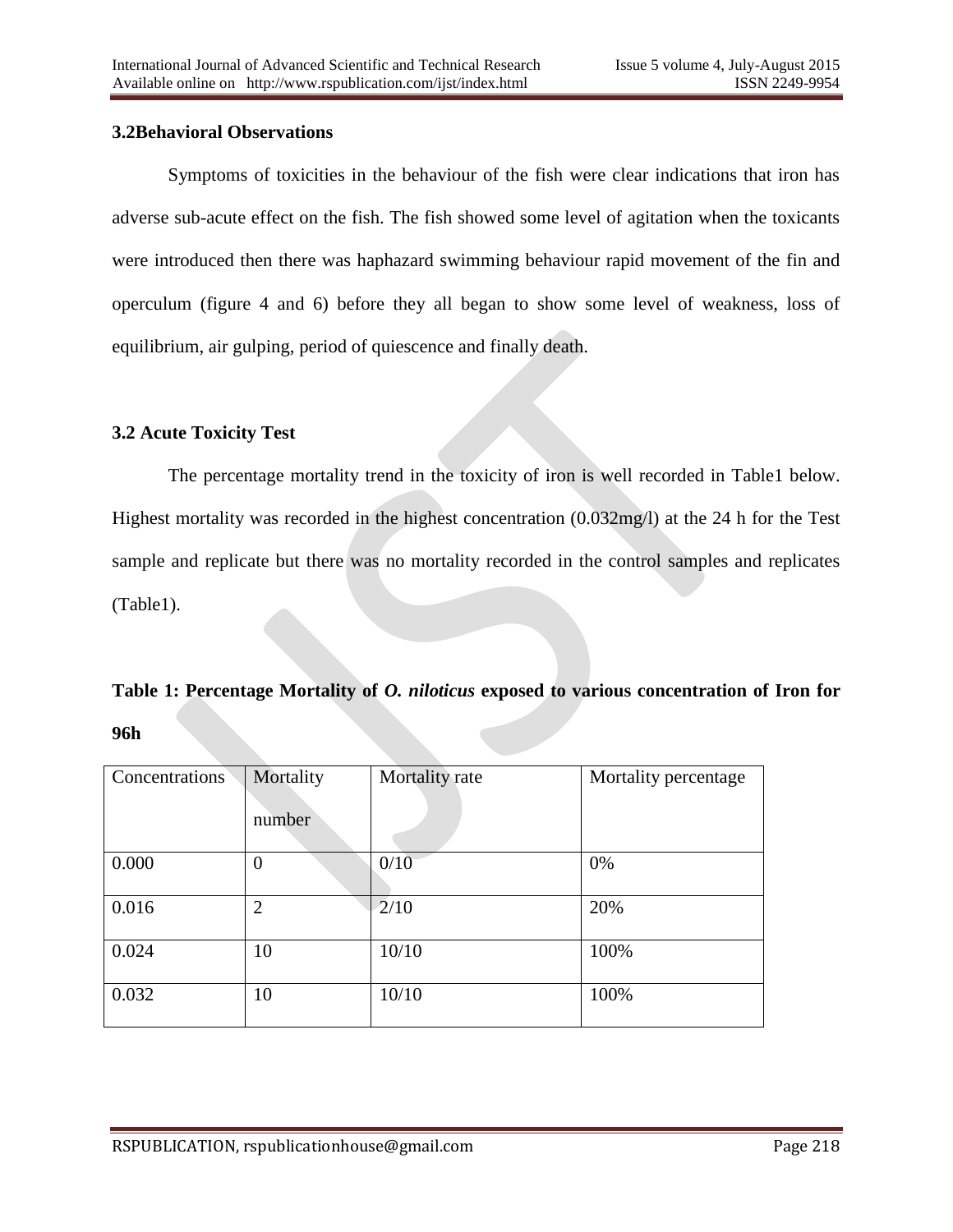

## **Figure 1:**

Linear Relationship between Probit Mortality  $(\%)$  and  $Log<sub>10</sub>$ 

Concentration  $(Mgl<sup>-1</sup>)$  of *O. niloticus* exposed to various concentrations of Iron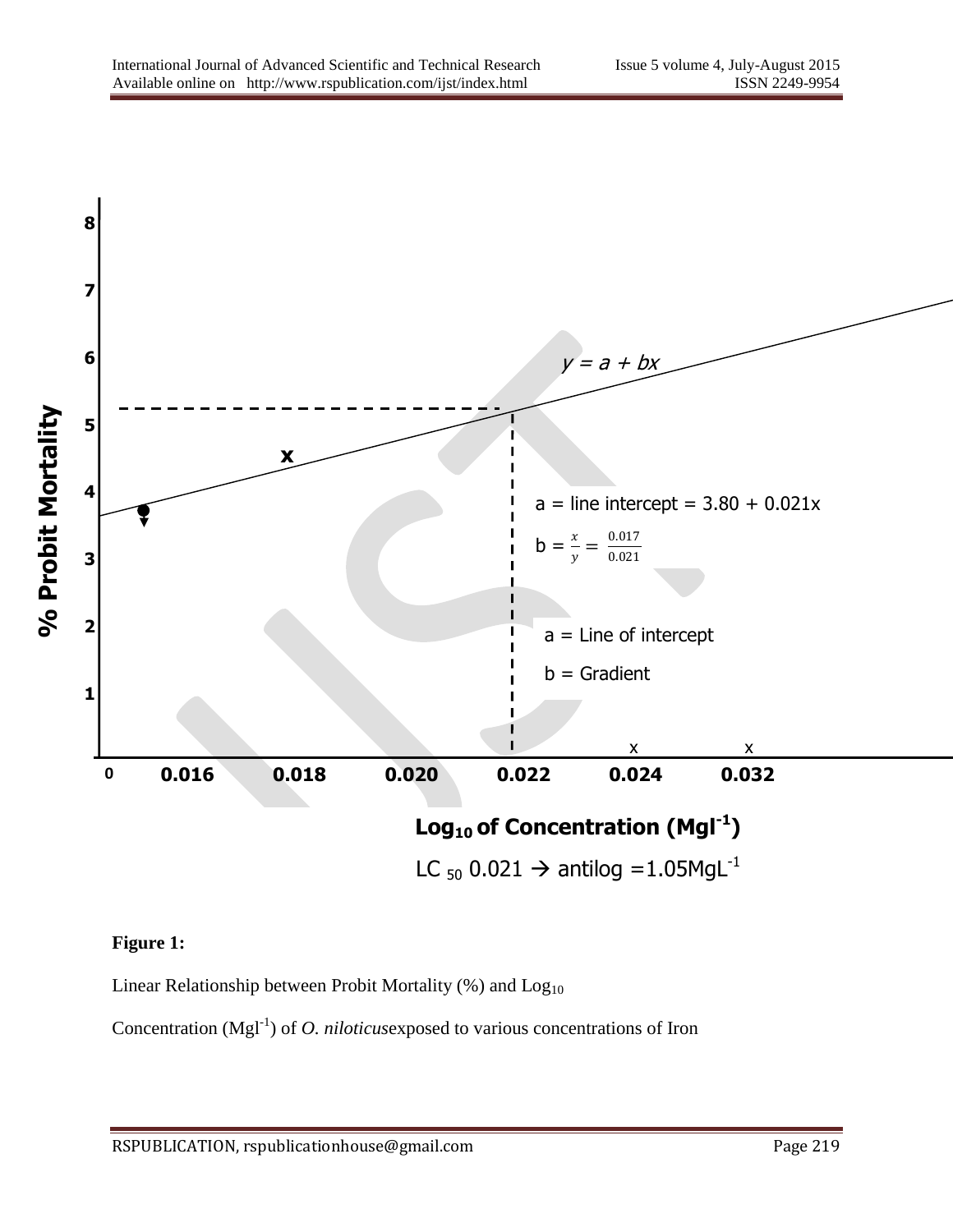|                          | <b>Coefficients</b> | t-value | Sig.  |
|--------------------------|---------------------|---------|-------|
| (Constant)               | 0.515               | 0.585   | 0.618 |
| Concentration            | 183.357             | 4.491   | 0.046 |
| R Square                 | 0.910               |         |       |
| <b>Adjusted R-Square</b> | 0.865               |         |       |
| S.E of Estimate          | 0.96607             |         |       |
| Durbin-Watson            | 1.962               |         |       |
| <b>F-Statistics</b>      | 20.173 (0.046)      |         |       |

## **Table 2: Acute Toxicity of Iron to** *O. niloticus* **Regression Analysis for 96h LC50**

The above table shows the summary of the multiple regression analysis conducted to estimate how Concentration (LC 50) of Iron affects the morality rate of *O. niloticus*. The Constant of the equation is 0.515 – this is the mortality rate if concentration of iron is zero, it has a t-value of 0.585 which is insignificant at the 5% level of significance.

It can be seen from the table that concentration of Iron has a coefficient value of 183.357; this means that if the value of concentration is increased by 1 unit, it will lead to a corresponding increase of 183.357 units in mortality rate, having a t-value of 4.491 which is statistically significant because the p-value is 0.046 which is less than 0.05. Based on this result, we can therefore conclude that concentration of iron has a very large and has significant impact on mortality rate.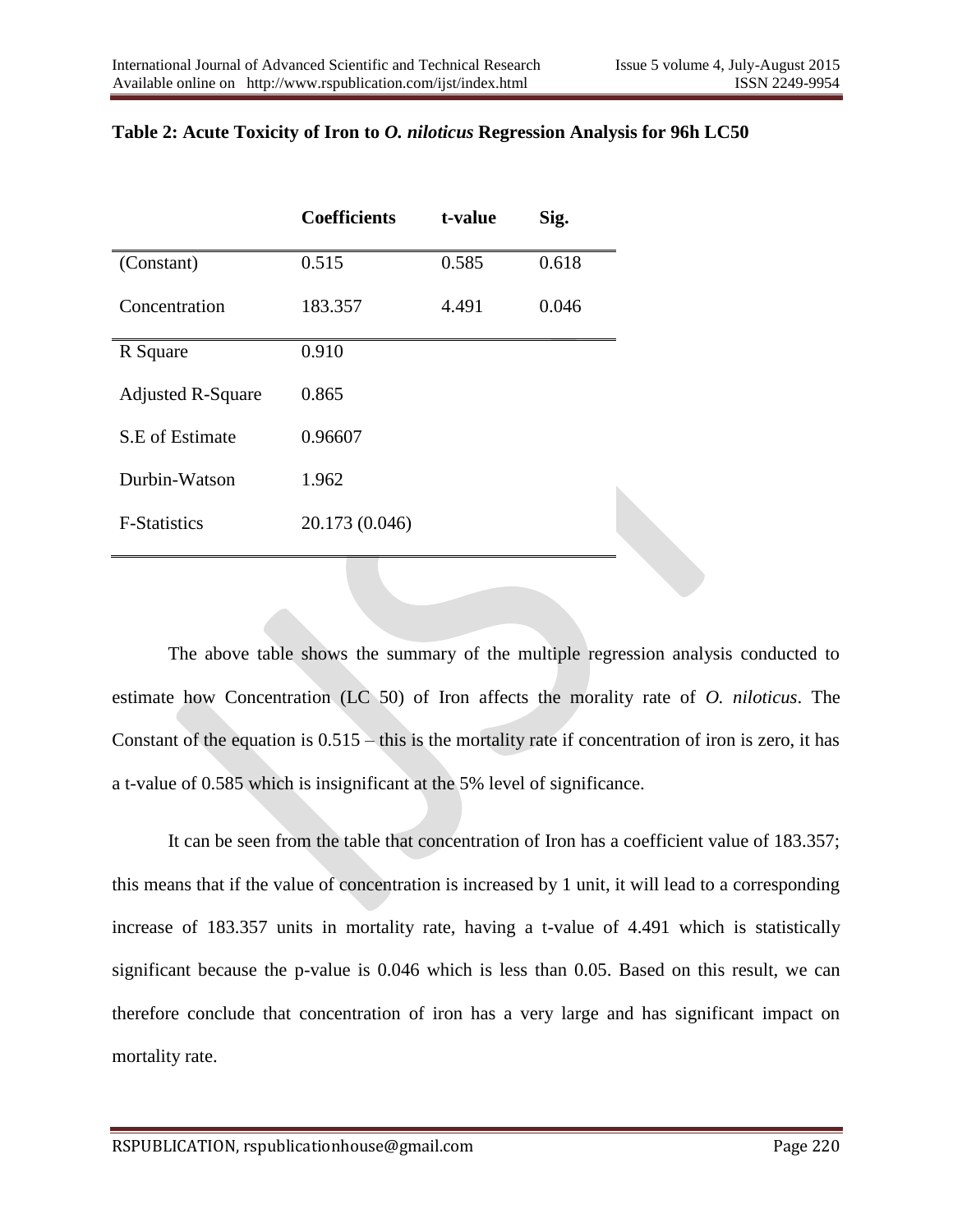

**Figure 2: Caudal fin movement of** *O. niloticus* **at different iron concentration**



**Figure 3: Opercular Movement per minute**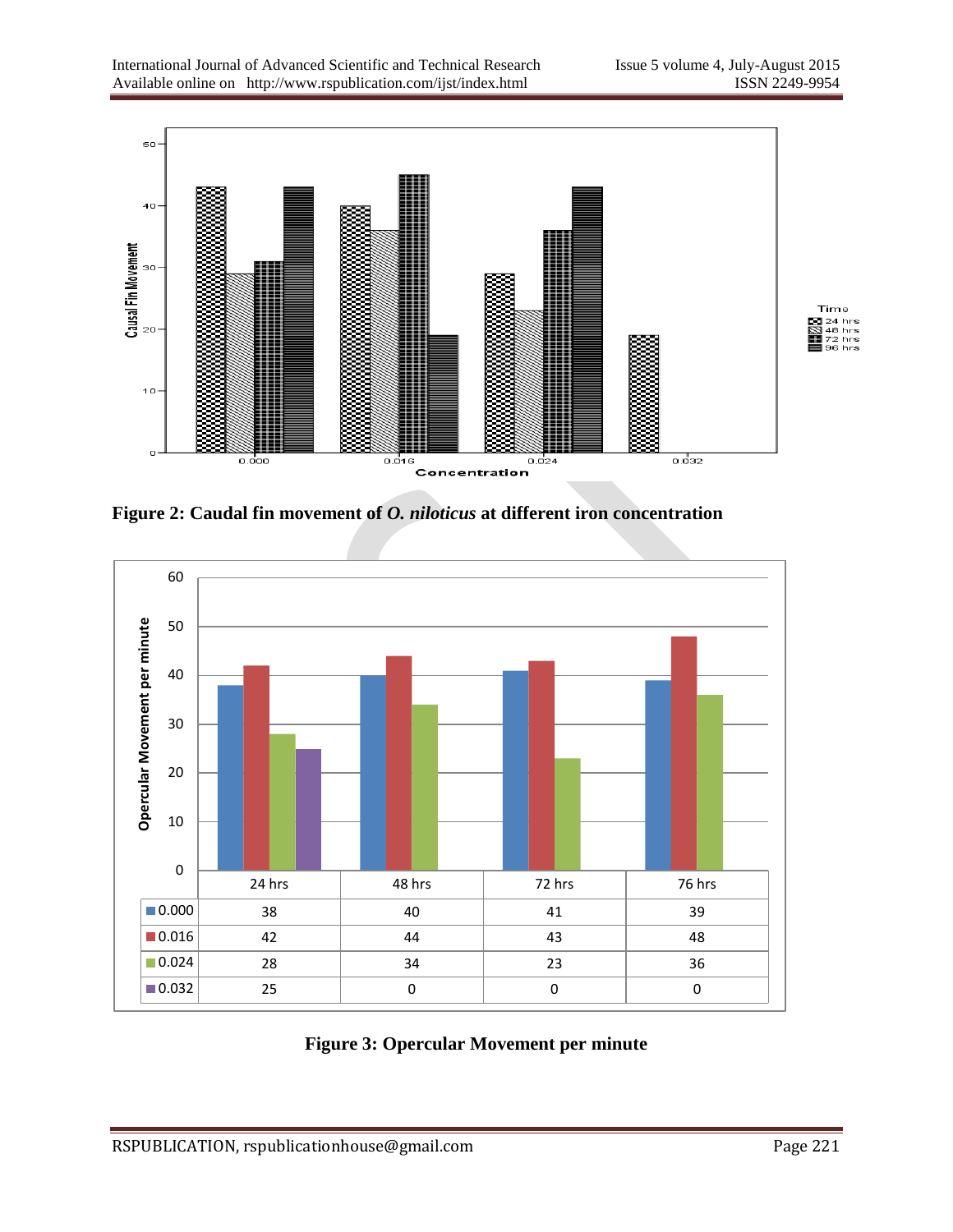## **4.0 DISCUSSION**

### **4.1 Acute Toxicity Test**

The 24, 48, 72 and 96h  $LC_{50}$  which is 1.05mg/L was calculated using probit analysis according to Linchfield and Wilcoxon (1949). Expressing the result in Log- probit transformation were first used by Fry *et al* (1946) for testing lethal temperatures and concentrations and has since been used for assays of pollutants and toxicants. It is used in paraquat toxicity to *O. niloticus* by (Babatunde *et al.,* 2014).

In this study, the formations of precipitate by Iron on the lowest concentration was as result of aeration and alteration of pH value to about 5.0 or lower than that, making ferrous Iron to oxidize into ferric Iron due slower oxidation rate Barnes *et al* (1983). Other factors could be as a result of the reactions between hard water and the component of the plastic aquarium used for the experiment

Water hardness also affects the  $LC_{50}$  value obtained in this study. It has been reported presently that water hardness (calcium content) affects the fish behaviour as a result of low oxygen content in the test water rather than the Iron speciation and therefore its effect may be obtained in physiological terms (Lauren and McDonald, 1985).

#### **4.2 Behaviour**

At lower concentration of iron mortality was minimum, but abnormal behaviour was observed in the test samples because concentration which do not produce immediate mortality maybe found to have a considerable effect on the behaviour, which may include feeding,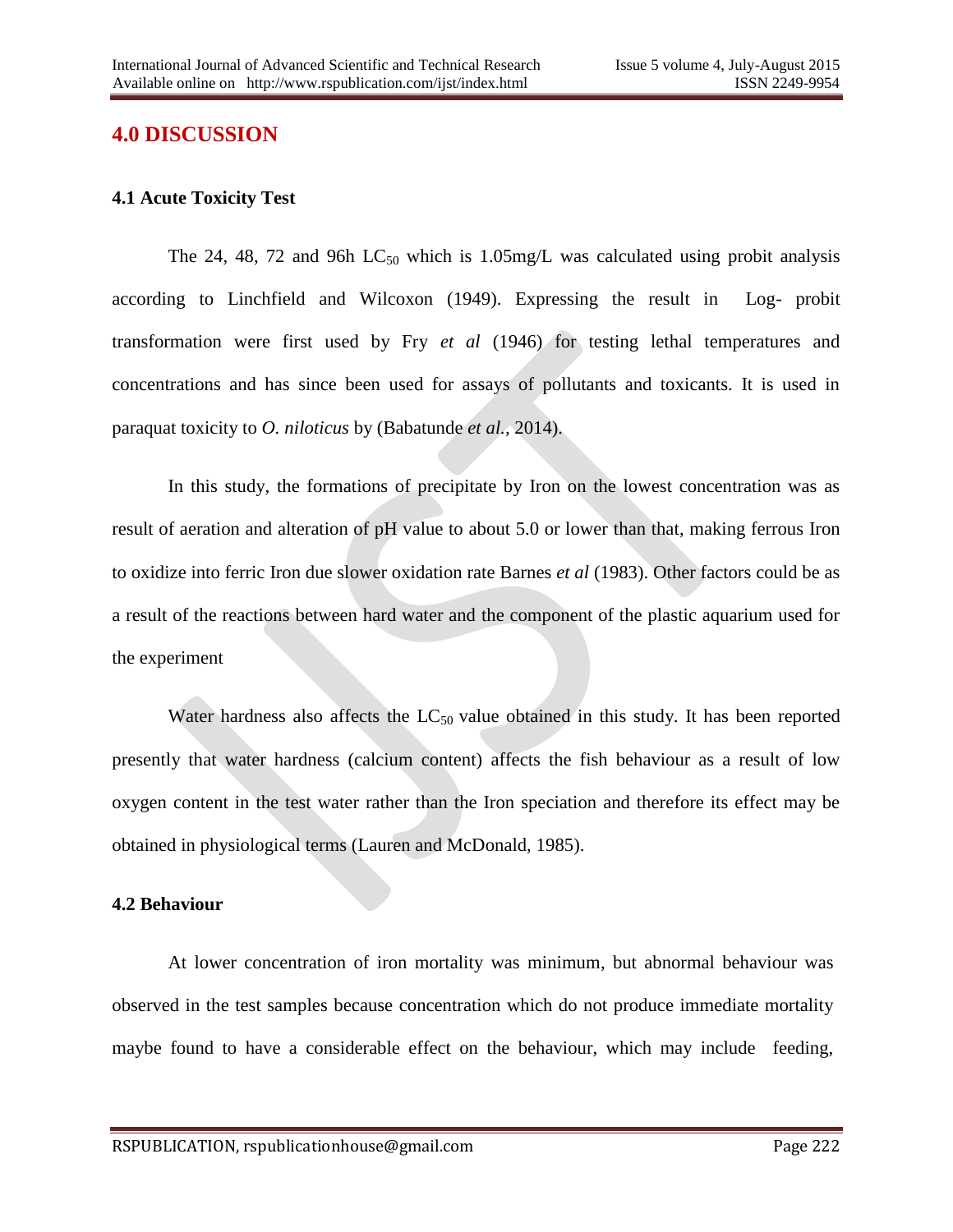mating, courtship, migration and adaptability to environmental factors may also affect fish production.

## **ACKWOLEDGEMENT**

Special appreciation to Dr. Mrs. M.M Babatunde, all academic staff of Department of Biological Sciences Kaduna State University Nigeria and to my family and friends, thank you!

## **REFERENCES**

Andrews, N.C. (1999). Disorders of Iron Metabolism.*New England Journal of Medicine*. *341(26):1986-1995.*

American Public Health 20<sup>th</sup> Edition.(1998). Standard Methods for Examination of Water and Waste water.

- Babatunde, M.M. andA.AOladimeji,Balogun, J.K (2014). Some Haematological Responses of *Oreochromis niloticus* to Acute and Sublethal Concentrations of Paraquat.*International Journal of Fisheries and Aquatic Studies. 1(5): 206-215*
- Babatunde, M.M. andA.AOladimeji,Balogun, J.K. (2014). Acute Toxicity of Gramoxone to *O niloticus* (Trewavas) in Nigeria.*Water, Air and Soil Pollution Journal Netherlands. 131:1-4*
- Babatunde, M.M. (2014). Phytoplankton Population Productivity in relation to Physio-chemical Parameters KudiddiffiKubani Stream Zaria, Nigeria. *International Journal of Advanced Science and Technical Research Pakistan.6:4.*
- Blanton, W. G. and Robinson, M. C. (1973). Some Acute Effects of low Boiling Petroleum Fractions on the Cellular Structures of Fish Gills under field conditions. *In The microbial Degeneration of oil pollution.265-273.*

Crichton,R. R., Wilmet, S., Legsyer, R. and Ward, R. J. (2002). Molecular and Cellular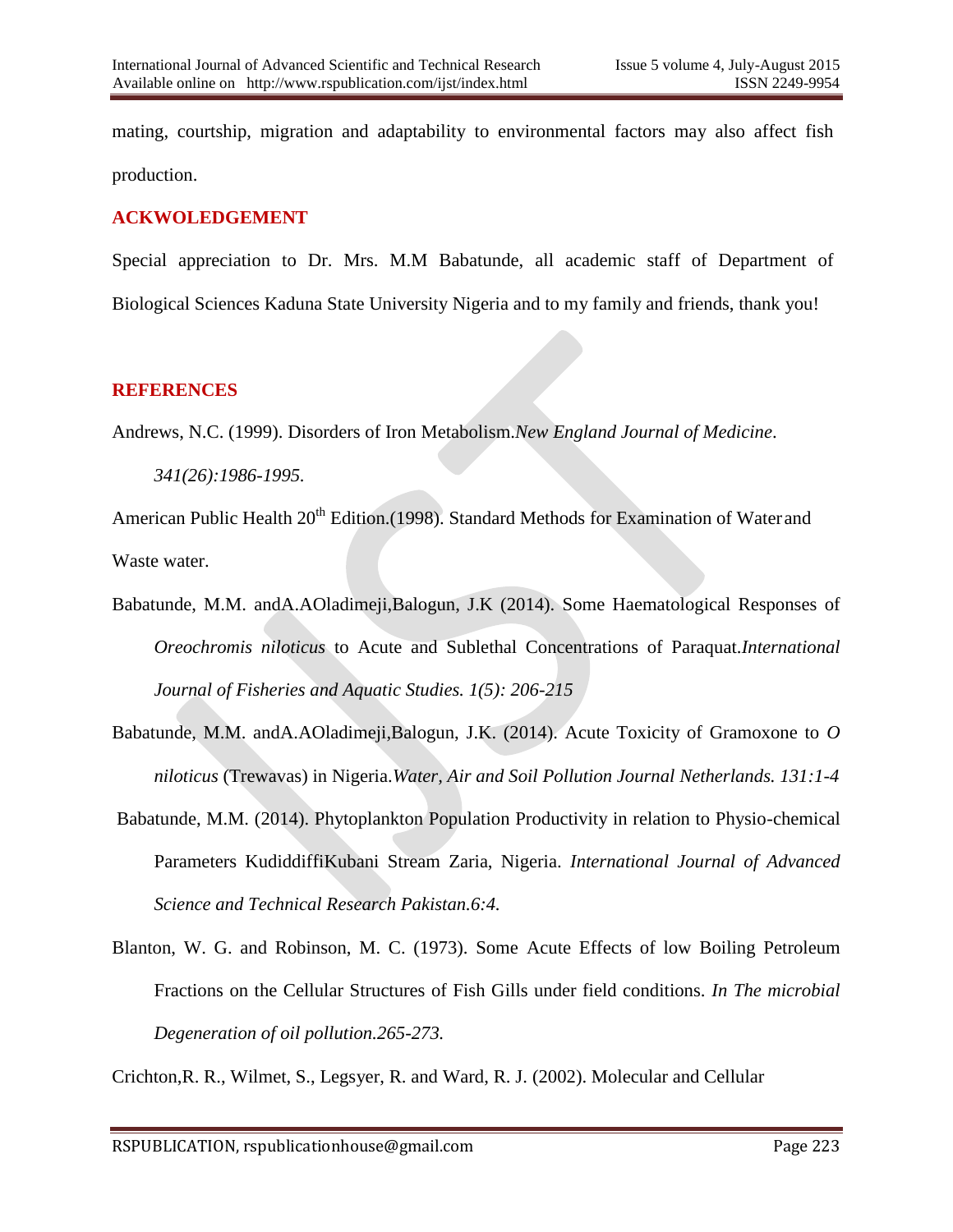Mechanisms of Iron Homeostasis and Toxicity in Mammalian Cells.*Journal of Inorganic Biochemistry.91:9-18.*

Desai, H.,Nanda, B and Panigrahi, J. (2002). Toxicological Effects on Some Biochemical Parameters of Fresh Water Fish *Channapunctatus* (Bloch.)Under the Stress of Nickel.*Journal of Environmental Biology. 23:275-277.*

- Devlin, E.W. (2006). Acute Toxicity, Uptake and histopathology of Aqueous Methyl Mercury to Fatheadminnow embryos.*Ecotoxicology*.*15:97-110.*
- Eyo, A. A., Odukudu, G. and Adelowo, E.(2000). Optimum Dietary Protein Requirements of Fingerlings of Tilapia hybrid (Exotic *Oreochromisniloticus* x Exotic *Oreochromis aureus*).*Nigeria Journal of Biotechnology.2 :1 47-54.*
- Farkas, A., Salanki, J. and Varanka, I. (2000). Heavy Metal Concentrations in Fish of Lake
- Fish Toxicity Testing Frame Work. (2012). *Environment, Health and Safety Publication Series on Testing and Assessments. 171*

Finney, D.J. (1971). *Statistical methods for biological analysis.3rd.edition.London.*

- Gbem, T. T.; Balogun, J. K. Lawal, F. A. and Annune, P.A. (2001). Trace Metal Accumulation In *Clariasgarepinus* exposed to Sub lethal levels of Tannery Effluent*. Science of Total Environment.271:1-9.*
- Gupta, P. and Srivastava, N. (2006).Effects of Sub-lethal Concentrations of Zinc on histological Changes and Bioaccumulation of Zinc in Kidney of fish *Channapunctatus (*Bloch).J*ournalEnvironmental Biology.27:2:211-215.*
- Hameed, S.V.S.A andMuthu, K.K. (2006). Impact of Cadmium on the Biochemical Constituents OfFreshwater fish O. mossambicus.*Indian Journal of Environmental Science*.*10 (1):63-65.*